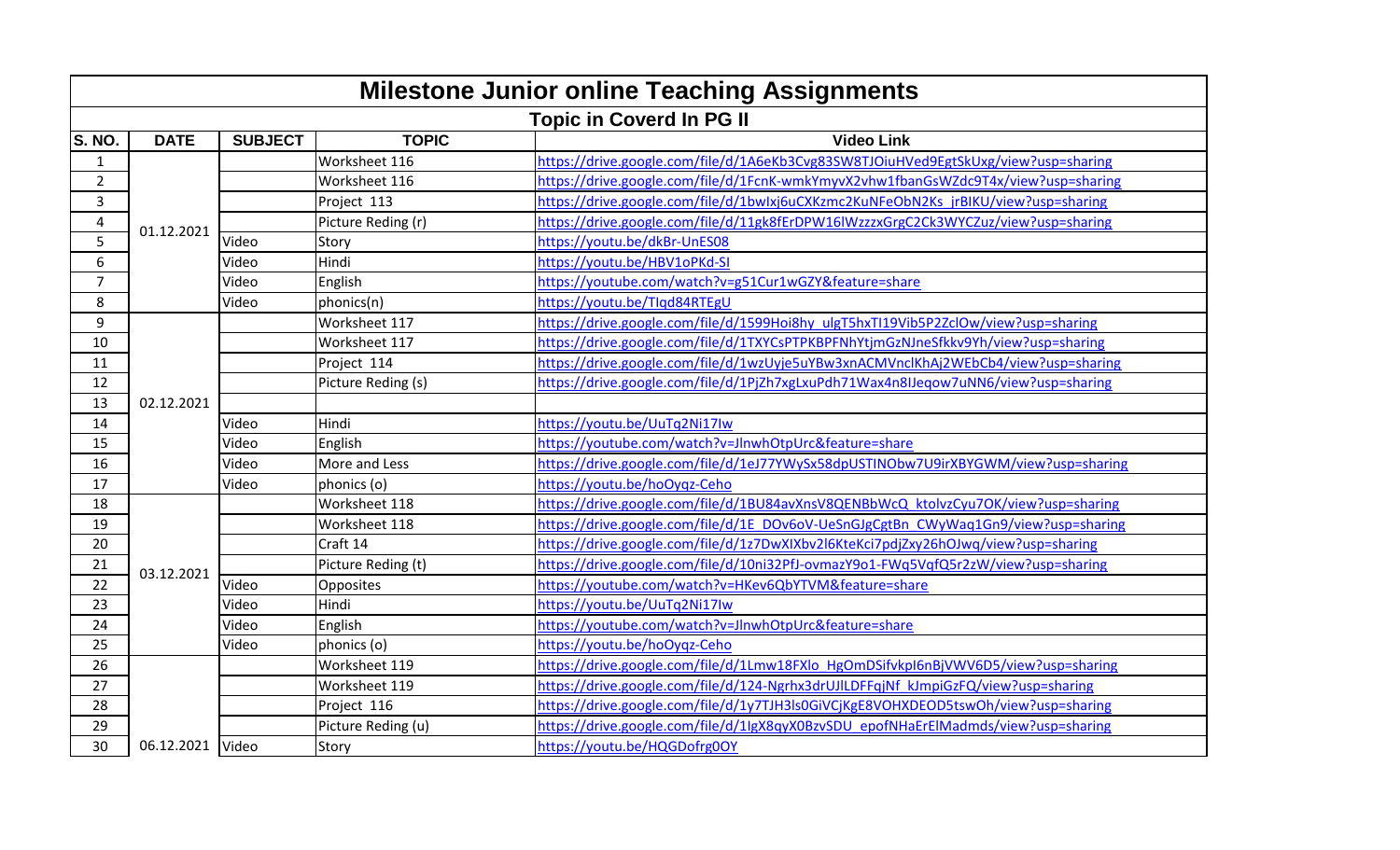| 31 |            | Video | Hindi              | https://youtu.be/UuTq2Ni17lw                                                        |
|----|------------|-------|--------------------|-------------------------------------------------------------------------------------|
| 32 |            | Video | English            | https://youtube.com/watch?v=JlnwhOtpUrc&feature=share                               |
| 33 |            | Video | phonics (o)        | https://youtu.be/hoOyqz-Ceho                                                        |
| 34 |            | Video | Heavy or Light     | https://youtube.com/watch?v=qUOQrXmfwDM&feature=share                               |
| 35 |            |       | Worksheet 120      | https://drive.google.com/file/d/1ZcQ2rf2Tt9ZzqENnZfgYnqeOwZaF9IW2/view?usp=sharing  |
| 36 |            |       | Worksheet 120      | https://drive.google.com/file/d/1SxlDzuDje2WSf9kYHbIT31vJjiIjNAlH/view?usp=sharing  |
| 37 |            |       | Project 116        | https://drive.google.com/file/d/1r5JOxkEje9vi6y8VQZzfj1-ifEUpEFLd/view?usp=sharing  |
| 38 |            |       | Picture Reding (v) | https://drive.google.com/file/d/1rDv-BWI-XMCelPJ7y2cU75qQfWpdmUPk/view?usp=sharing  |
| 39 | 07.12.2021 | Video | Story              | https://youtu.be/HQGDofrg0OY                                                        |
| 40 |            | Video | Hindi              | https://youtu.be/-UQUxf-1MtY                                                        |
| 41 |            | Video | English            | https://youtube.com/watch?v=LCMqSN8r57k&feature=share                               |
| 42 |            | Video | phonics            | https://youtube.com/watch?v=zxEnOulumcs&feature=share                               |
| 43 |            | Video | Heavy or Light     | https://youtube.com/watch?v=qUOQrXmfwDM&feature=share                               |
| 44 |            | Video | Far & Near         | https://drive.google.com/file/d/1egLxk8_3NaLdM62na49xCEvPY2M7eZmv/view?usp=drivesdk |
| 45 |            |       | Worksheet 121      | https://drive.google.com/file/d/1AhNXo ZjZ3yHEqB nQvjdH5Uaf5lwar5/view?usp=sharing  |
| 46 |            |       | Worksheet 121      | https://drive.google.com/file/d/1Ym9L7_TXacSDjcxxrxOm4IZALFHRRwsP/view?usp=sharing  |
| 47 |            |       | Project 119        | https://drive.google.com/file/d/1AmtbLkue6QXEF5QCIHO5goD2vEtUf6wt/view?usp=sharing  |
| 48 |            |       | Picture Reding (x) | https://drive.google.com/file/d/1wOzCf1LiZDptms0T36oiZVGrfX6g64G-/view?usp=sharing  |
| 49 | 09.12.2021 | Video | Story              | https://youtu.be/EXL7WkgZ8RY                                                        |
| 50 |            | Video | Hindi              | https://youtu.be/-UQUxf-1MtY                                                        |
| 51 |            | Video | English            | https://youtube.com/watch?v=LCMqSN8r57k&feature=share                               |
| 52 |            | Video | phonics            | https://youtube.com/watch?v=zxEnOulumcs&feature=share                               |
| 53 |            | Video | Heavy or Light     | https://youtube.com/watch?v=qUOQrXmfwDM&feature=share                               |
| 54 |            | Video | Tall & Short       | https://drive.google.com/file/d/1fVSt2yZHLvDnmG8WE23nkM6IoVZtkAJH/view?usp=drivesdk |
| 55 |            |       | Worksheet 122      | https://drive.google.com/file/d/1hFIwyTImRT39KJyEZ6l0VHTDhKxXZqSS/view?usp=sharing  |
| 56 |            |       | Worksheet 122      | https://drive.google.com/file/d/1WD0-iXkVEwJJK12pio43Imr37itTkUa6/view?usp=sharing  |
| 57 |            |       | Project 120        | https://drive.google.com/file/d/1wirm33W-U_thpxDSPGWF6gnylo7Yytv3/view?usp=sharing  |
| 58 |            |       | Picture Reding (y) | https://drive.google.com/file/d/1zVL20hDhMJ72BSOZoauu0UDutQNu Pc8/view?usp=sharing  |
| 59 | 10.12.2021 | Video | Story              | https://youtu.be/EXL7WkgZ8RY                                                        |
| 60 |            | Video | Hindi              | https://youtu.be/-UQUxf-1MtY                                                        |
| 61 |            | Video | English            | https://youtube.com/watch?v=LCMqSN8r57k&feature=share                               |
| 62 |            | Video | phonics            | https://youtube.com/watch?v=zxEnOulumcs&feature=share                               |
| 63 |            | Video | Heavy or Light     | https://youtube.com/watch?v=qUOQrXmfwDM&feature=share                               |
| 64 |            | Video | Tall & Short       | https://drive.google.com/file/d/1fVSt2yZHLvDnmG8WE23nkM6IoVZtkAJH/view?usp=drivesdk |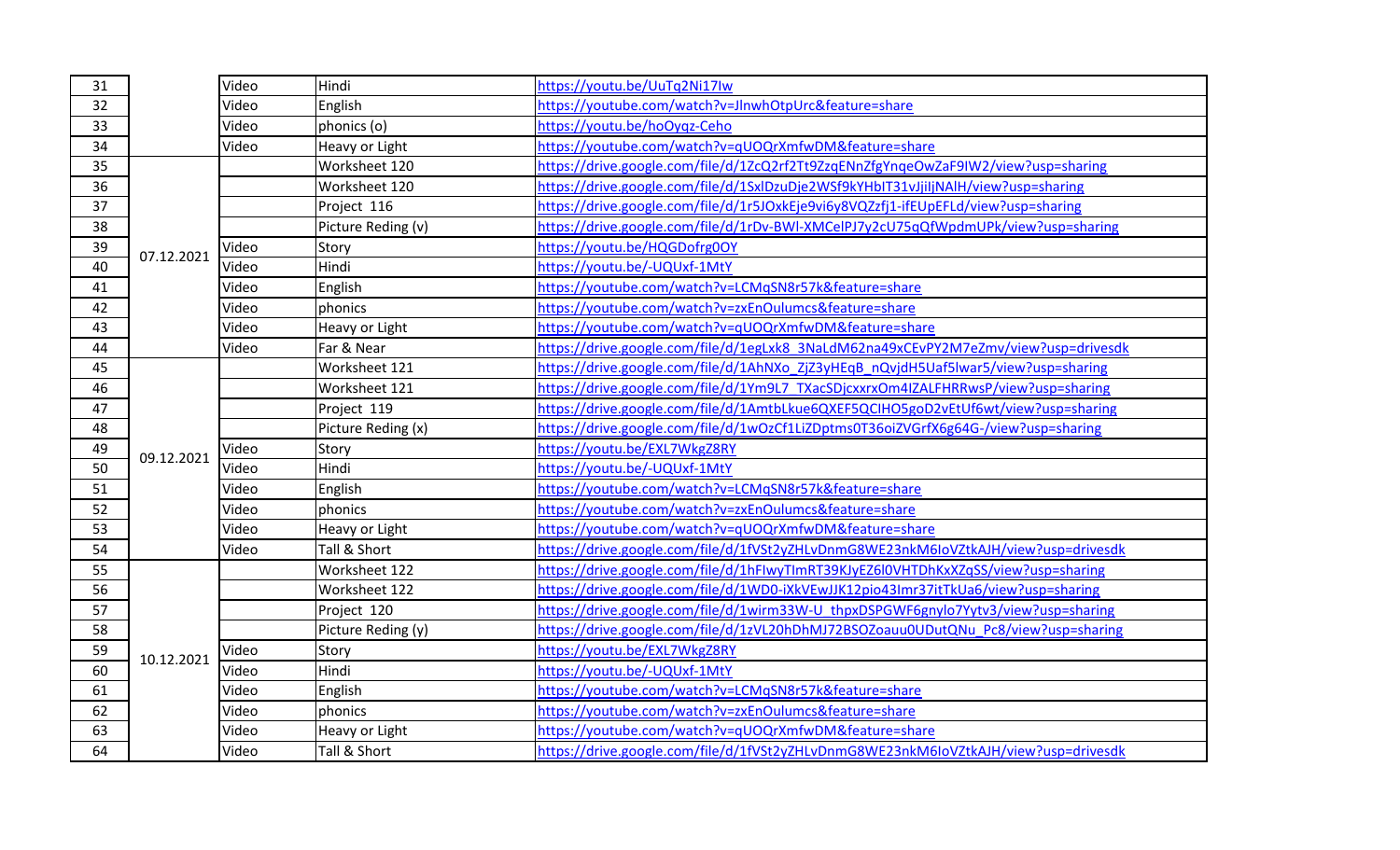| 65 | 13.12.2021 |       | Worksheet 123           | https://drive.google.com/file/d/1Z2ioXR9d8Cx9ufxSfAzxgC6TUyi3-lKv/view?usp=sharing  |
|----|------------|-------|-------------------------|-------------------------------------------------------------------------------------|
| 66 |            |       | Worksheet 123           | https://drive.google.com/file/d/19QAjnt5KC4Rum5gK-1E_DjY_D2yjx_ab/view?usp=sharing  |
| 67 |            |       | Project 121             | https://drive.google.com/file/d/1Ec8zR7GEiLFff7Eszr9M775UkHB2ly4p/view?usp=sharing  |
| 68 |            |       | Picture Reding (z)      | https://drive.google.com/file/d/1Yt0voaRRJrNgX9dlQhgXq 6DnchAG5fM/view?usp=sharing  |
| 69 |            | Video | Story                   | https://youtu.be/DSHONgBLTBQ                                                        |
| 70 |            | Video | Hindi                   | https://youtu.be/d4XDxIB-2Xc                                                        |
| 71 |            | Video | English                 | https://youtube.com/watch?v=uGfy OkyfYA&feature=share                               |
| 72 |            | Video | phonics (q)             | https://youtu.be/ZoSB1llpAg4                                                        |
| 73 |            | Video | Opposites               | https://youtube.com/watch?v=HKev6QbYTVM&feature=share                               |
| 74 |            | Video | In & Out                | https://drive.google.com/file/d/1hbW-lnft3zfakNxRNrBY0ZwlftfzdOZU/view?usp=drivesdk |
| 75 |            |       | Worksheet 124           | https://drive.google.com/file/d/1Ss1BJuzsWruTHIYwxRZ7z 4vVVSKEfsu/view?usp=sharing  |
| 76 |            |       | Worksheet 124           | https://drive.google.com/file/d/1i0cq-s1qlzcTgN7mlxle2RseaZ1ikYvQ/view?usp=sharing  |
| 77 |            |       | Project 122             | https://drive.google.com/file/d/1W_tknIJ9iviwYlMjcbzl3Z9O6XGt8AgA/view?usp=sharing  |
| 78 | 14.12.2021 | Video | Hindi                   | https://youtu.be/d4XDxIB-2Xc                                                        |
| 79 |            | Video | English                 | https://youtube.com/watch?v=uGfy OkyfYA&feature=share                               |
| 80 |            | Video | phonics (q)             | https://youtu.be/ZoSB1llpAg4                                                        |
| 81 |            | Video | Heavy or Light          | https://youtube.com/watch?v=qUOQrXmfwDM&feature=share                               |
| 82 |            | Video | heavy or Light(surekha) | https://drive.google.com/file/d/1hJpobv3zbU4XRGMSSVMACc62pKBchd-B/view?usp=drivesdk |
| 83 |            |       | Worksheet 125           | https://drive.google.com/file/d/1dLfX6nZ0B-AGdMVf5GoB2_4CEgxgw4P_/view?usp=sharing  |
| 84 |            |       | Worksheet 125           | https://drive.google.com/file/d/1Ct8f8pbRTG924rR413ghty4kqc9EObBo/view?usp=sharing  |
| 85 | 15.12.2021 |       | Craft 15                | https://drive.google.com/file/d/1esSj49B0KDeopIz3WIclBLVmGB8EDawh/view?usp=sharing  |
| 86 |            | Video | Hindi                   | https://youtu.be/d4XDxIB-2Xc                                                        |
| 87 |            | Video | English                 | https://youtube.com/watch?v=uGfy_OkyfYA&feature=share                               |
| 88 |            | Video | phonics (q)             | https://youtu.be/ZoSB1llpAg4                                                        |
| 89 |            |       | Worksheet 126           | https://drive.google.com/file/d/1RWdoWvYVslkkJpwX8z0phWmkcXSsW4Lo/view?usp=sharing  |
| 90 | 16.12.2021 |       | Project 126             | https://drive.google.com/file/d/1mFeIK8ZI26X DaNZvOSmqDkgj CCwDZ4/view?usp=sharing  |
| 91 |            |       | Project 124             | https://drive.google.com/file/d/1SQKzWy6LI-DOVUDtgIUvQoUCnnUGfvoR/view?usp=sharing  |
| 92 |            | Video | phonics                 | https://youtu.be/4OsIQh Qv k                                                        |
| 93 |            | Video | phonics(vinita)         | https://youtu.be/ MtrDahfZek                                                        |
| 94 |            | Video | <b>Marry Twistmas</b>   | https://youtube.com/watch?v=23vmZ-r2RaY&feature=share                               |
| 95 |            | Video | Circle Shape            | https://drive.google.com/file/d/1iP9TAHk2XQ5z0B3jEwndatCR6HrYrQXc/view?usp=drivesdk |
| 96 |            |       | Worksheet 127           | https://drive.google.com/file/d/13RiJEQhNd36AcV_onyYYhbQAt78ccZKy/view?usp=sharing  |
| 97 |            |       | Project 127             | https://drive.google.com/file/d/1h-HCbUluYWvTV4vFyAnuTGZIdkVN1Ndi/view?usp=sharing  |
| 98 |            |       | Project 125             | https://drive.google.com/file/d/1PjXY0RKTHs16HPzgc7t6SriPrCd3Gfz6/view?usp=sharing  |